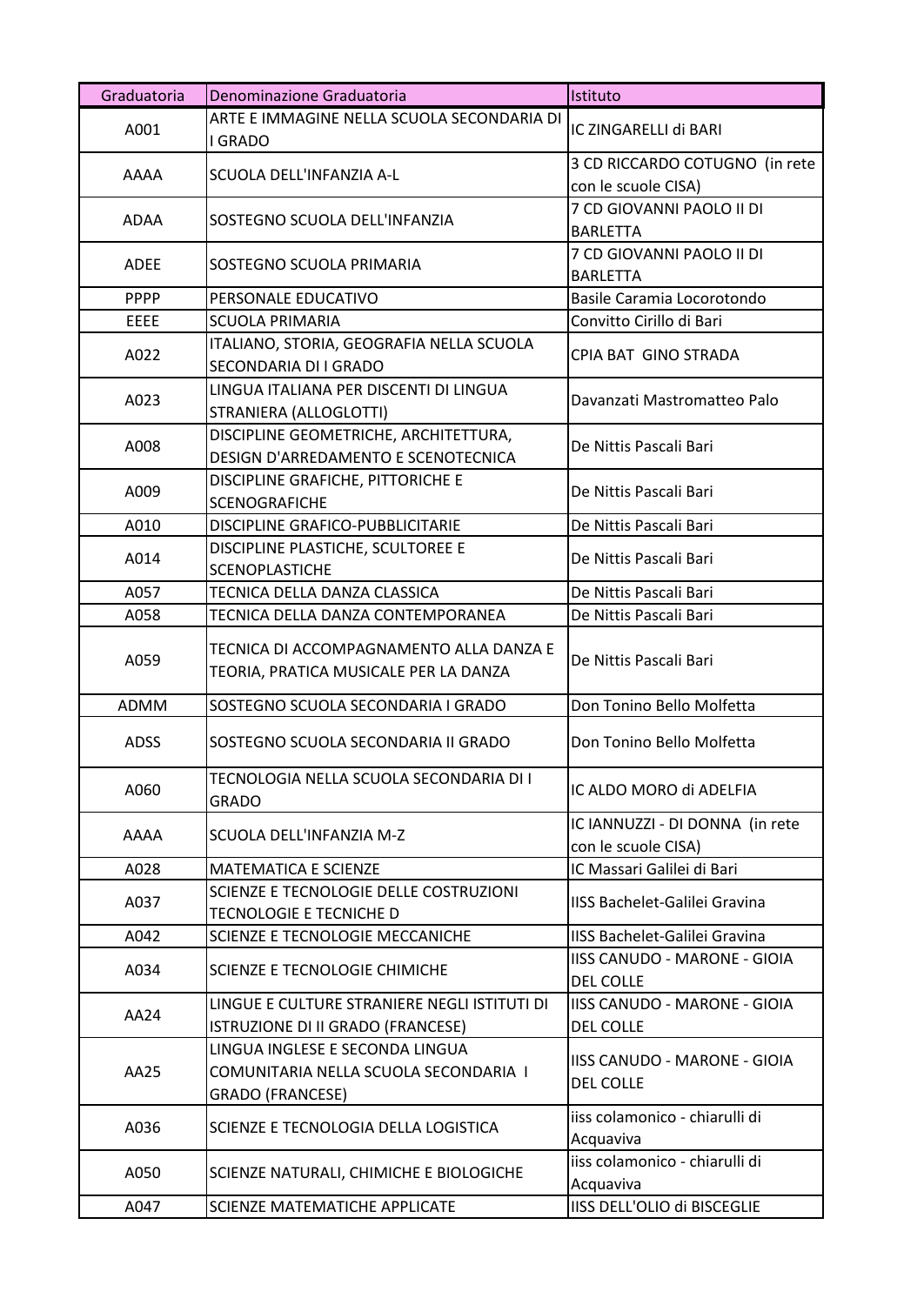| B019        | LABORATORI DI SERVIZI DI RICETTIVITA'<br>ALBERGHIERA                                 | IISS DENORA di ALTAMURA               |
|-------------|--------------------------------------------------------------------------------------|---------------------------------------|
| B020        | LABORATORI DI SERVIZI ENOGASTRONOMICI,                                               | IISS DENORA di ALTAMURA               |
|             | <b>SETTORE CUCINA</b>                                                                |                                       |
| B021        | LABORATORI DI SERVIZI ENOGASTRONOMICI,<br>SETTORE SALA E VENDITA                     | IISS DENORA di ALTAMURA               |
| A002        | DESIGN DEI METALLI, DELL'OREFICERIA, DELLE<br>PIETRE DURE E DELLE GEMME              | <b>IISS EUCLIDE - BARI</b>            |
| A003        | <b>DESIGN DELLA CERAMICA</b>                                                         | <b>IISS EUCLIDE - BARI</b>            |
| A004        | <b>DESIGN DEL LIBRO</b>                                                              | <b>IISS EUCLIDE - BARI</b>            |
| A005        | DESIGN DEL TESSUTO E DELLA MODA                                                      | <b>IISS EUCLIDE - BARI</b>            |
| A006        | <b>DESIGN DEL VETRO</b>                                                              | <b>IISS EUCLIDE - BARI</b>            |
| A038        | SCIENZE E TECNOLOGIE DELLE COSTRUZIONI<br><b>AERONAUTICHE</b>                        | <b>IISS EUCLIDE - BARI</b>            |
| A039        | SCIENZE E TECNOLOGIE DELLE COSTRUZIONI                                               | <b>IISS EUCLIDE - BARI</b>            |
| A040        | <b>NAVALI</b><br>SCIENZE E TECNOLOGIE ELETTRICHE ED                                  | <b>IISS EUCLIDE - BARI</b>            |
|             | <b>ELETTRONICHE</b>                                                                  |                                       |
| A043        | SCIENZE E TECNOLOGIE NAUTICHE                                                        | <b>IISS EUCLIDE - BARI</b>            |
| A044        | SCIENZE E TECNOLOGIE TESSILI,<br>DELL'ABBIGLIAMENTO E DELLA MODA                     | <b>IISS EUCLIDE - BARI</b>            |
| B024        | LABORATORIO DI SCIENZE E TECNOLOGIE<br><b>NAUTICHE</b>                               | <b>IISS EUCLIDE - BARI</b>            |
| B025        | LABORATORIO DI SCIENZE E TECNOLOGIE DELLE<br><b>COSTRUZIONI NAVALI</b>               | <b>IISS EUCLIDE - BARI</b>            |
| B026        | LABORATORIO DI TECNOLOGIE DEL LEGNO                                                  | <b>IISS EUCLIDE - BARI</b>            |
| B028        | LABORATORIO DI TECNOLOGIE ORAFE                                                      | <b>IISS EUCLIDE - BARI</b>            |
| <b>B030</b> | ADDETTO ALL'UFFICIO TECNICO                                                          | <b>IISS EUCLIDE - BARI</b>            |
| B032        | ESERCITAZIONI DI PRATICA PROFESSIONALE                                               | <b>IISS EUCLIDE - BARI</b>            |
| B033        | <b>ASSISTENTE DI LABORATORIO</b>                                                     | <b>IISS EUCLIDE - BARI</b>            |
| A031        | <b>SCIENZE DEGLI ALIMENTI</b>                                                        | <b>IISS FIORE di MODUGNO</b>          |
| B001        | <b>ATTIVITA' PRATICHE SPECIALI</b>                                                   | <b>IISS Galileo Ferraris Molfetta</b> |
| B003        | <b>LABORATORI DI FISICA</b>                                                          | <b>IISS Galileo Ferraris Molfetta</b> |
| B005        | LABORATORIO DI LOGISTICA                                                             | <b>IISS Galileo Ferraris Molfetta</b> |
| B007        | LABORATORIO DI OTTICA                                                                | <b>IISS Galileo Ferraris Molfetta</b> |
| B009        | LABORATORI DI SCIENZE E TECNOLOGIE                                                   | <b>IISS Galileo Ferraris Molfetta</b> |
| B010        | AERONAUTICHE<br>LABORATORI DI SCIENZE E TECNOLOGIE DELLE<br>COSTRUZIONI AERONAUTICHE | <b>IISS Galileo Ferraris Molfetta</b> |
| B011        | LABORATORI DI SCIENZE E TECNOLOGIE AGRARIE                                           | <b>IISS Galileo Ferraris Molfetta</b> |
| B012        | LABORATORI DI SCIENZE E TECNOLOGIE CHIMICHE<br>E MICROBIOLOGICHE                     | <b>IISS Galileo Ferraris Molfetta</b> |
| B014        | LABORATORI DI SCIENZE E TECNOLOGIE DELLE<br><b>COSTRUZIONI</b>                       | <b>IISS Galileo Ferraris Molfetta</b> |
| B015        | LABORATORI DI SCIENZE E TECNOLOGIE<br>ELETTRICHE ED ELETTRONICHE                     | <b>IISS Galileo Ferraris Molfetta</b> |
| A007        | <b>DISCIPLINE AUDIOVISIVE</b>                                                        | <b>IISS GARRONE di Barletta</b>       |
| A045        | SCIENZE ECONOMICO-AZIENDALI                                                          | <b>IISS GARRONE di Barletta</b>       |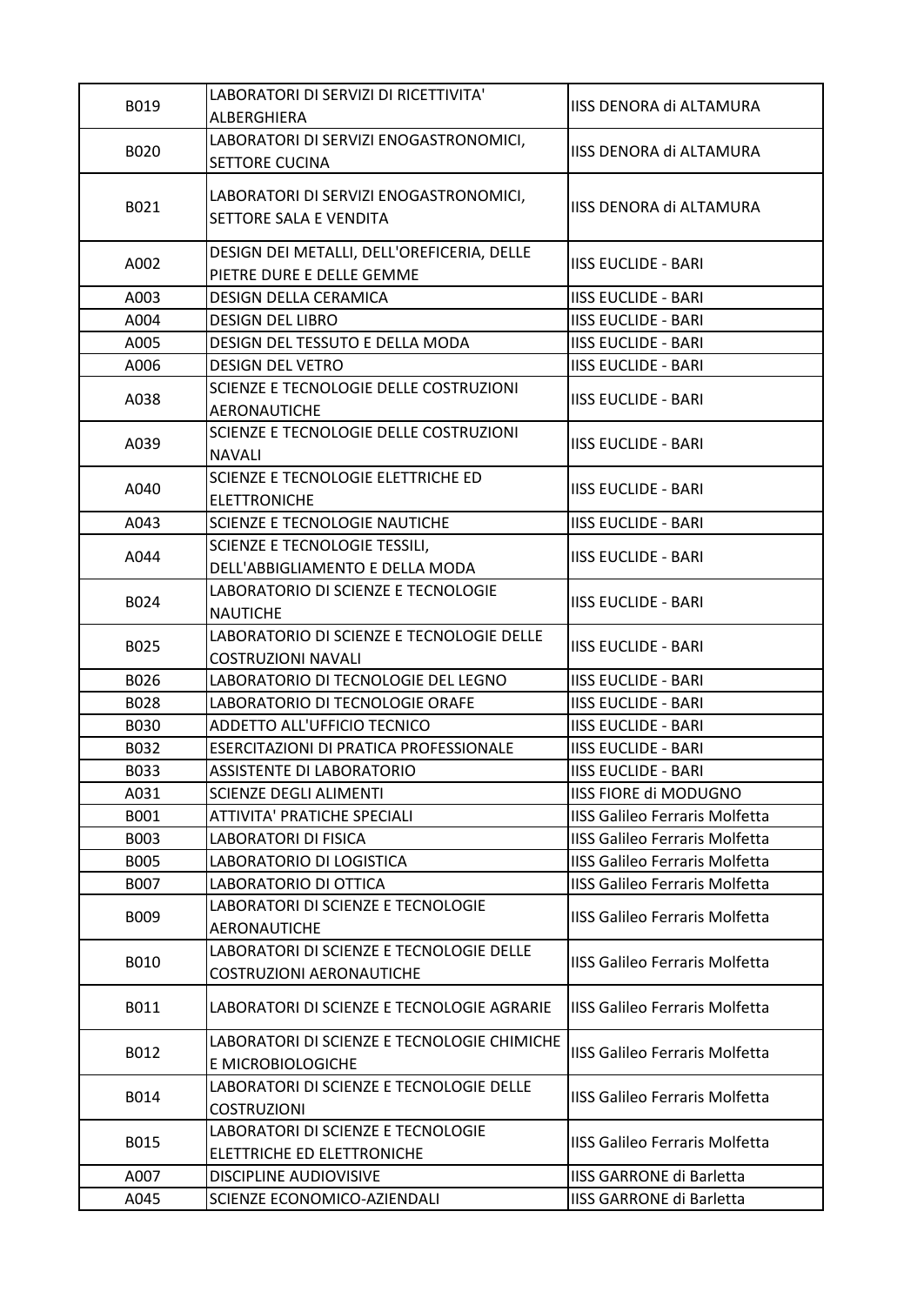| A062             | TECNOLOGIE E TECNICHE PER LA GRAFICA                                                                | IISS GORJUX TRIDENTE VIVANTE di<br>Bari        |
|------------------|-----------------------------------------------------------------------------------------------------|------------------------------------------------|
| A065             | TEORIA E TECNICA DELLA COMUNICAZIONE                                                                | IISS GORJUX TRIDENTE VIVANTE di<br>Bari        |
| A066             | TRATTAMENTO TESTI, DATI ED APPLICAZIONI.<br><b>INFORMATICA</b>                                      | IISS GORJUX TRIDENTE VIVANTE di<br>Bari        |
| B016             | LABORATORI DI SCIENZE E TECNOLOGIE<br><b>INFORMATICHE</b>                                           | <b>IISS GORJUX TRIDENTE VIVANTE di</b><br>Bari |
| B022             | LABORATORI DI TECNOLOGIE E TECNICHE DELLE<br>COMUNICAZIONI MULTIMEDIALI                             | <b>IISS GORJUX TRIDENTE VIVANTE di</b><br>Bari |
| A021             | <b>GEOGRAFIA</b>                                                                                    | <b>IISS Luxemburg Acquaviva</b>                |
| A032             | SCIENZE DELLA GEOLOGIA E DELLA MINERALOGIA                                                          | <b>IISS Luxemburg Acquaviva</b>                |
| A033             | SCIENZE E TECNOLOGIE AERONAUTICHE                                                                   | <b>IISS Luxemburg Acquaviva</b>                |
| A051             | SCIENZE, TECNOLOGIE E TECNICHE AGRARIE                                                              | <b>IISS Luxemburg Acquaviva</b>                |
| A052             | SCIENZE, TECNOLOGIE E TECNICHE DI PRODUZIONI<br><b>ANIMALI</b>                                      | <b>IISS Luxemburg Acquaviva</b>                |
| AB24             | LINGUE E CULTURE STRANIERE NEGLI ISTITUTI DI<br>ISTRUZIONE DI II GRADO (INGLESE)                    | IISS MARCO POLO di BARI                        |
| AB25             | LINGUA INGLESE E SECONDA LINGUA<br>COMUNITARIA NELLA SCUOLA SECONDARIA I<br>GRADO (INGLESE)         | IISS MARCO POLO di BARI                        |
| BC <sub>02</sub> | CONVERSAZIONE IN LINGUA STRANIERA<br>(SPAGNOLO)                                                     | IISS MARCO POLO di BARI                        |
| <b>BD02</b>      | CONVERSAZIONE IN LINGUA STRANIERA<br>(TEDESCO)                                                      | <b>IISS MARCO POLO di BARI</b>                 |
| <b>BE02</b>      | CONVERSAZIONE IN LINGUA STRANIERA (RUSSO)                                                           | <b>IISS MARCO POLO di BARI</b>                 |
| <b>BI02</b>      | CONVERSAZIONE IN LINGUA STRANIERA (CINESE)                                                          | <b>IISS MARCO POLO di BARI</b>                 |
| A012             | DISCIPLINE LETTERARIE NEGLI ISTITUTI DI<br>ISTRUZIONE SECONDARIA DI II GRADO                        | <b>IISS MARCONI- HACK</b>                      |
| A041             | SCIENZE E TECNOLOGIE INFORMATICHE                                                                   | <b>IISS MARCONI- HACK</b>                      |
| AC24             | LINGUE E CULTURE STRANIERE NEGLI ISTITUTI DI<br>ISTRUZIONE DI II GRADO (SPAGNOLO)                   | <b>IISS PIETRO SETTE DI SANTERMO</b>           |
| AC <sub>25</sub> | LINGUA INGLESE E SECONDA LINGUA<br>COMUNITARIA NELLA SCUOLA SECONDARIA I<br><b>GRADO (SPAGNOLO)</b> | <b>IISS PIETRO SETTE DI SANTERMO</b>           |
| AD <sub>24</sub> | LINGUE E CULTURE STRANIERE NEGLI ISTITUTI DI<br>ISTRUZIONE DI II GRADO (TEDESCO)                    | IISS PIETRO SETTE DI SANTERMO                  |
| AD <sub>25</sub> | LINGUA INGLESE E SECONDA LINGUA<br>COMUNITARIA NELLA SCUOLA SECONDARIA I<br>GRADO (TEDESCO)         | <b>IISS PIETRO SETTE DI SANTERMO</b>           |
| AE24             | LINGUE E CULTURE STRANIERE NEGLI ISTITUTI DI<br>ISTRUZIONE DI II GRADO (RUSSO)                      | IISS PIETRO SETTE DI SANTERMO                  |
| AE25             | LINGUA INGLESE E SECONDA LINGUA<br>COMUNITARIA NELLA SCUOLA SECONDARIA I<br>GRADO (RUSSO)           | <b>IISS PIETRO SETTE DI SANTERMO</b>           |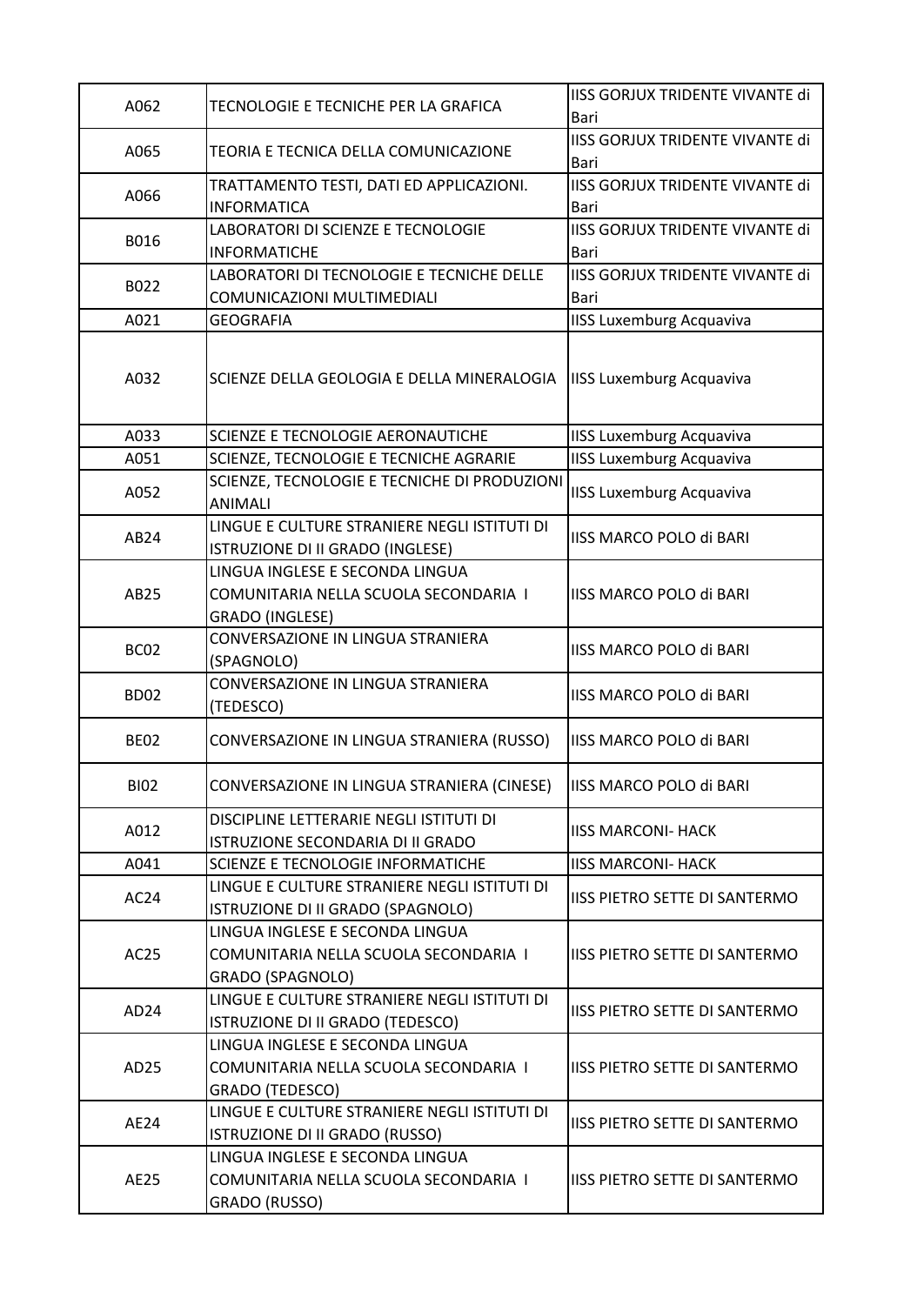| AF24        | LINGUE E CULTURE STRANIERE NEGLI ISTITUTI DI<br>ISTRUZIONE DI II GRADO (ALBANESE) | <b>IISS PIETRO SETTE DI SANTERMO</b> |
|-------------|-----------------------------------------------------------------------------------|--------------------------------------|
|             | LINGUA INGLESE E SECONDA LINGUA                                                   |                                      |
| AF25        | COMUNITARIA NELLA SCUOLA SECONDARIA I                                             | <b>IISS PIETRO SETTE DI SANTERMO</b> |
|             |                                                                                   |                                      |
|             | <b>GRADO (ALBANESE)</b>                                                           |                                      |
| <b>AH24</b> | LINGUE E CULTURE STRANIERE NEGLI ISTITUTI DI                                      | <b>IISS PIETRO SETTE DI SANTERMO</b> |
|             | ISTRUZIONE DI II GRADO (SERBO-CROATO)                                             |                                      |
| AI24        | LINGUE E CULTURE STRANIERE NEGLI ISTITUTI DI                                      | <b>IISS PIETRO SETTE DI SANTERMO</b> |
|             | ISTRUZIONE DI II GRADO (CINESE)                                                   |                                      |
| AJ24        | LINGUE E CULTURE STRANIERE NEGLI ISTITUTI DI                                      | <b>IISS PIETRO SETTE DI SANTERMO</b> |
|             | ISTRUZIONE DI II GRADO (GIAPPONESE)                                               |                                      |
| AL24        | LINGUE E CULTURE STRANIERE NEGLI ISTITUTI DI                                      | <b>IISS PIETRO SETTE DI SANTERMO</b> |
|             | ISTRUZIONE DI II GRADO (ARABO)                                                    |                                      |
| AM24        | LINGUE E CULTURE STRANIERE NEGLI ISTITUTI DI                                      | <b>IISS PIETRO SETTE DI SANTERMO</b> |
|             | ISTRUZIONE DI II GRADO (NEO-GRECO)                                                |                                      |
| AN24        | LINGUE E CULTURE STRANIERE NEGLI ISTITUTI DI                                      | <b>IISS PIETRO SETTE DI SANTERMO</b> |
|             | ISTRUZIONE DI II GRADO (PORTOGHESE)                                               |                                      |
| <b>BA02</b> | CONVERSAZIONE IN LINGUA STRANIERA                                                 | <b>IISS PIETRO SETTE DI SANTERMO</b> |
|             | (FRANCESE)                                                                        |                                      |
|             |                                                                                   | <b>IISS PIETRO SETTE DI SANTERMO</b> |
| <b>BB02</b> | CONVERSAZIONE IN LINGUA STRANIERA (INGLESE)                                       |                                      |
| A053        | STORIA DELLA MUSICA                                                               | IISS RUSSO di MONOPOLI               |
| A063        | <b>TECNOLOGIE MUSICALI</b>                                                        | IISS RUSSO di MONOPOLI               |
| A064        | TEORIA, ANALISI E COMPOSIZIONE                                                    | <b>IISS RUSSO di MONOPOLI</b>        |
|             |                                                                                   |                                      |
| AA55        | STRUMENTO MUSICALE NEGLI ISTITUTI DI                                              | IISS RUSSO di MONOPOLI               |
|             | ISTRUZIONE SECONDARIA DI II GRADO (ARPA)                                          |                                      |
|             | STRUMENTO MUSICALE NELLA SCUOLA                                                   |                                      |
| AA56        | SECONDARIA DI I GRADO (ARPA)                                                      | <b>IISS RUSSO di MONOPOLI</b>        |
|             |                                                                                   | IISS RUSSO di MONOPOLI               |
| AB55        | STRUMENTO MUSICALE NEGLI ISTITUTI DI                                              |                                      |
|             | ISTRUZIONE SECONDARIA DI II GRADO (CHITARRA)                                      |                                      |
|             | STRUMENTO MUSICALE NELLA SCUOLA                                                   |                                      |
| AB56        | SECONDARIA DI I GRADO (CHITARRA)                                                  | IISS RUSSO di MONOPOLI               |
|             | STRUMENTO MUSICALE NEGLI ISTITUTI DI                                              |                                      |
| AC55        | ISTRUZIONE SECONDARIA DI II GRADO                                                 | IISS RUSSO di MONOPOLI               |
|             | (CLARINETTO)                                                                      |                                      |
|             | STRUMENTO MUSICALE NELLA SCUOLA                                                   |                                      |
| AC56        | SECONDARIA DI I GRADO (CLARINETTO)                                                | IISS RUSSO di MONOPOLI               |
|             |                                                                                   |                                      |
|             | STRUMENTO MUSICALE NEGLI ISTITUTI DI                                              |                                      |
| AD55        | ISTRUZIONE SECONDARIA DI II GRADO (CORNO)                                         | IISS RUSSO di MONOPOLI               |
| AD56        |                                                                                   |                                      |
|             | STRUMENTO MUSICALE NELLA SCUOLA                                                   | IISS RUSSO di MONOPOLI               |
|             | SECONDARIA DI I GRADO (CORNO)                                                     |                                      |
| AE55        | STRUMENTO MUSICALE NEGLI ISTITUTI DI                                              |                                      |
|             | ISTRUZIONE SECONDARIA DI II GRADO (FAGOTTO)                                       | IISS RUSSO di MONOPOLI               |
|             |                                                                                   |                                      |
| AE56        | STRUMENTO MUSICALE NELLA SCUOLA                                                   | IISS RUSSO di MONOPOLI               |
|             | SECONDARIA DI I GRADO (FAGOTTO)                                                   |                                      |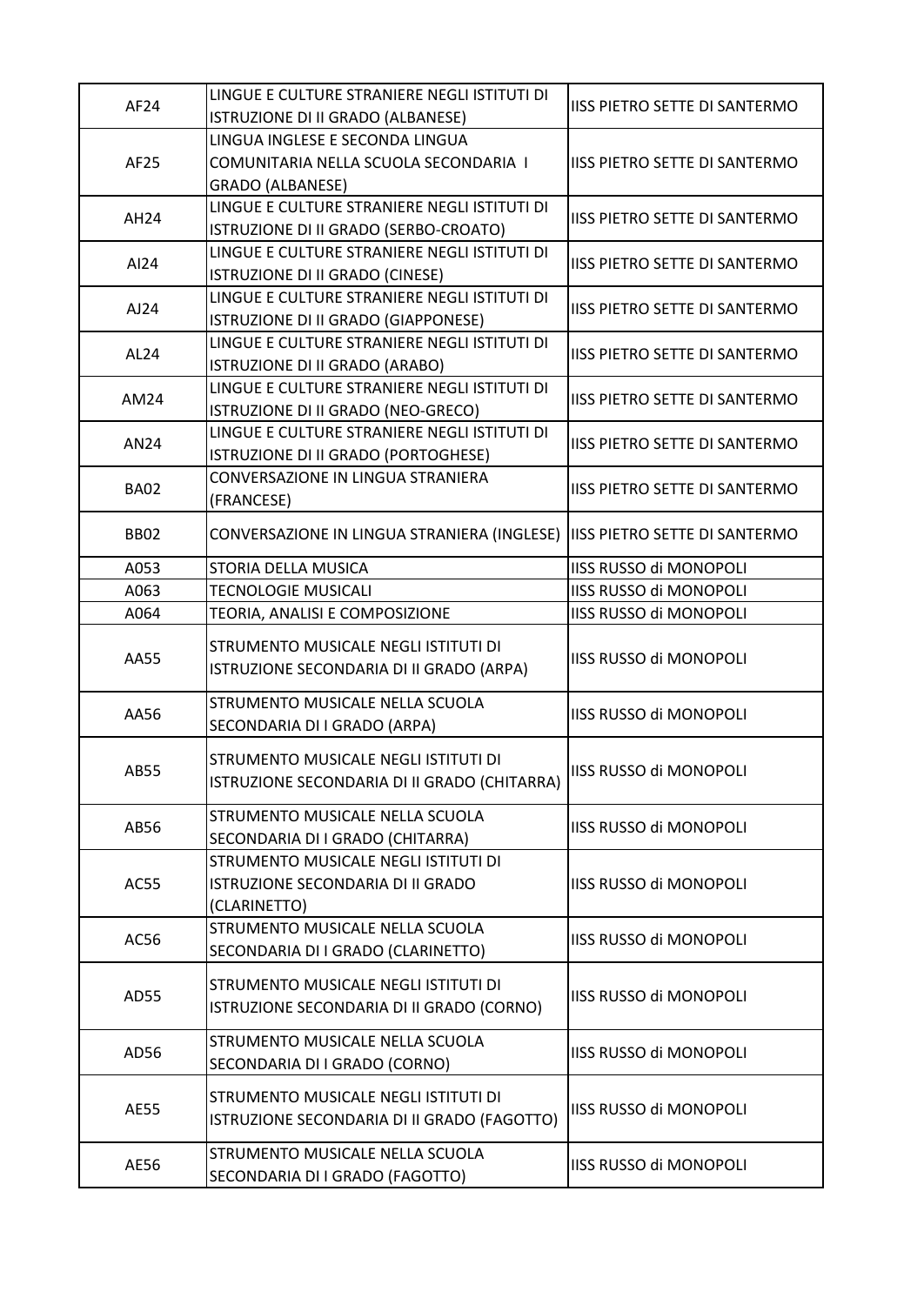| AF55        | STRUMENTO MUSICALE NEGLI ISTITUTI DI<br><b>ISTRUZIONE SECONDARIA DI II GRADO</b><br>(FISARMONICA)    | <b>IISS RUSSO di MONOPOLI</b> |
|-------------|------------------------------------------------------------------------------------------------------|-------------------------------|
| AF56        | STRUMENTO MUSICALE NELLA SCUOLA<br>SECONDARIA DI I GRADO (FISARMONICA)                               | <b>IISS RUSSO di MONOPOLI</b> |
| AG55        | STRUMENTO MUSICALE NEGLI ISTITUTI DI<br>ISTRUZIONE SECONDARIA DI II GRADO (FLAUTO)                   | <b>IISS RUSSO di MONOPOLI</b> |
| AG56        | STRUMENTO MUSICALE NELLA SCUOLA<br>SECONDARIA DI I GRADO (FLAUTO)                                    | <b>IISS RUSSO di MONOPOLI</b> |
| <b>AH55</b> | STRUMENTO MUSICALE NEGLI ISTITUTI DI<br>ISTRUZIONE SECONDARIA DI II GRADO (OBOE)                     | <b>IISS RUSSO di MONOPOLI</b> |
| AH56        | STRUMENTO MUSICALE NELLA SCUOLA<br>SECONDARIA DI I GRADO (OBOE)                                      | <b>IISS RUSSO di MONOPOLI</b> |
| AI55        | STRUMENTO MUSICALE NEGLI ISTITUTI DI<br>ISTRUZIONE SECONDARIA DI II GRADO<br>(PERCUSSIONI)           | <b>IISS RUSSO di MONOPOLI</b> |
| AI56        | STRUMENTO MUSICALE NELLA SCUOLA<br>SECONDARIA DI I GRADO (PERCUSSIONI)                               | <b>IISS RUSSO di MONOPOLI</b> |
| AJ55        | STRUMENTO MUSICALE NEGLI ISTITUTI DI<br>ISTRUZIONE SECONDARIA DI II GRADO<br>(PIANOFORTE)            | <b>IISS RUSSO di MONOPOLI</b> |
| AJ56        | STRUMENTO MUSICALE NELLA SCUOLA<br>SECONDARIA DI I GRADO (PIANOFORTE)                                | <b>IISS RUSSO di MONOPOLI</b> |
| <b>AK55</b> | STRUMENTO MUSICALE NEGLI ISTITUTI DI<br>ISTRUZIONE SECONDARIA DI II GRADO<br>(SASSOFONO)             | <b>IISS RUSSO di MONOPOLI</b> |
| <b>AK56</b> | STRUMENTO MUSICALE NELLA SCUOLA<br>SECONDARIA DI I GRADO (SAXOFONO)                                  | <b>IISS RUSSO di MONOPOLI</b> |
| AL55        | STRUMENTO MUSICALE NEGLI ISTITUTI DI<br>ISTRUZIONE SECONDARIA DI II GRADO (TROMBA)                   | <b>IISS RUSSO di MONOPOLI</b> |
| AL56        | STRUMENTO MUSICALE NELLA SCUOLA<br>SECONDARIA DI I GRADO (TROMBA)                                    | <b>IISS RUSSO di MONOPOLI</b> |
| AM55        | STRUMENTO MUSICALE NEGLI ISTITUTI DI<br>ISTRUZIONE SECONDARIA DI II GRADO (VIOLINO)                  | <b>IISS RUSSO di MONOPOLI</b> |
| AM56        | STRUMENTO MUSICALE NELLA SCUOLA<br>SECONDARIA DI I GRADO (VIOLINO)                                   | <b>IISS RUSSO di MONOPOLI</b> |
| AN55        | STRUMENTO MUSICALE NEGLI ISTITUTI DI<br>ISTRUZIONE SECONDARIA DI II GRADO<br>(VIOLONCELLO)           | <b>IISS RUSSO di MONOPOLI</b> |
| AN56        | STRUMENTO MUSICALE NELLA SCUOLA<br>SECONDARIA DI I GRADO (VIOLONCELLO)                               | <b>IISS RUSSO di MONOPOLI</b> |
| A055        | STRUMENTO MUSICALE NEGLI ISTITUTI DI<br>ISTRUZIONE SECONDARIA DI II GRADO (CANTO)                    | <b>IISS RUSSO di MONOPOLI</b> |
| AP55        | <u>STRUMENTU MUSICALE NEGLI ISTITUTI DI </u><br>ISTRUZIONE SECONDARIA DI II GRADO<br>[COMTDADDACCOM] | <b>IISS RUSSO di MONOPOLI</b> |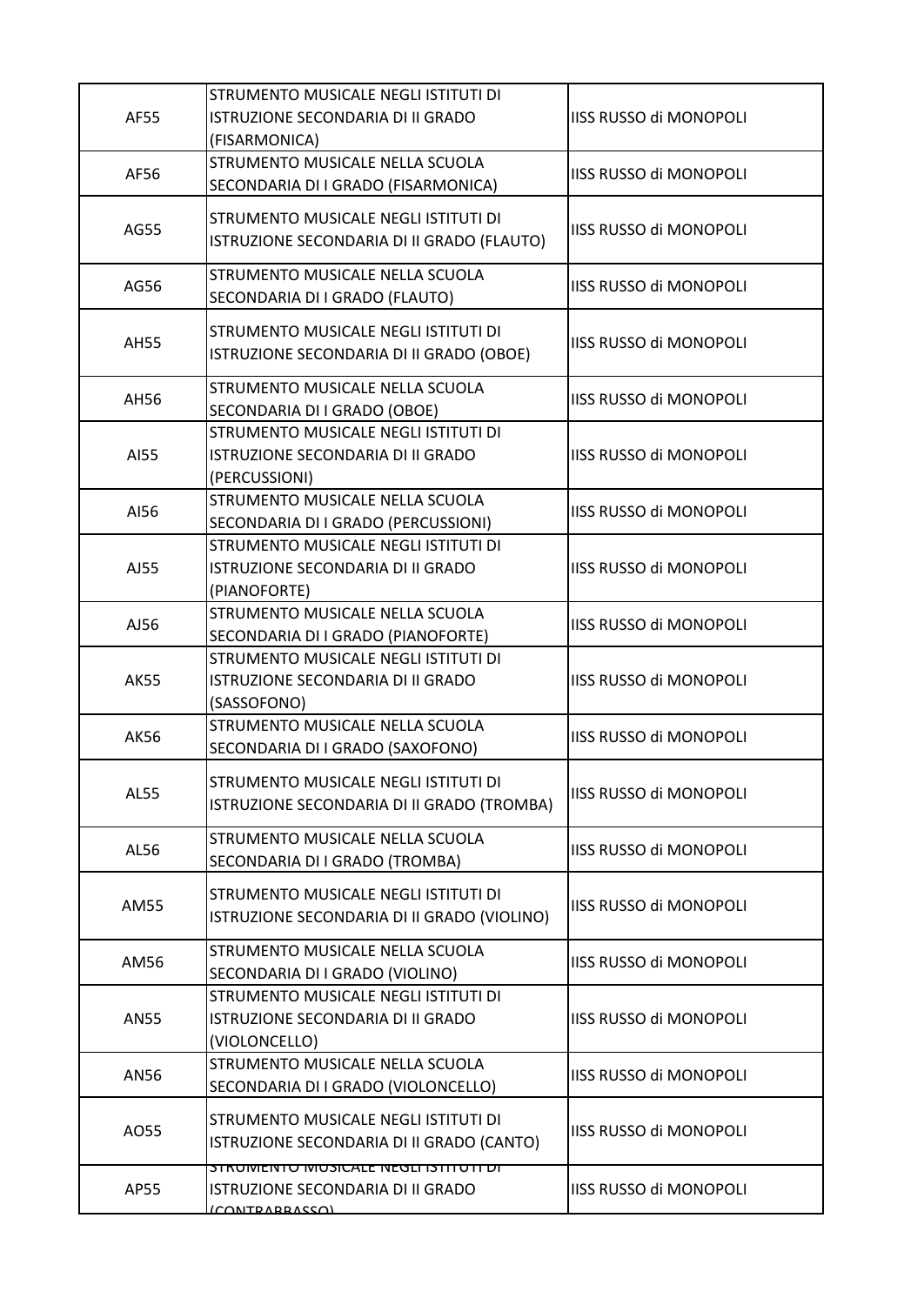| AQ55        | STRUMENTO MUSICALE NEGLI ISTITUTI DI<br>ISTRUZIONE SECONDARIA DI II GRADO (ORGANO)             | <b>IISS RUSSO di MONOPOLI</b>     |
|-------------|------------------------------------------------------------------------------------------------|-----------------------------------|
| <b>AR55</b> | STRUMENTO MUSICALE NEGLI ISTITUTI DI<br>ISTRUZIONE SECONDARIA DI II GRADO<br>(TROMBONE)        | <b>IISS RUSSO di MONOPOLI</b>     |
| AS55        | STRUMENTO MUSICALE NEGLI ISTITUTI DI<br>ISTRUZIONE SECONDARIA DI II GRADO (VIOLA)              | IISS RUSSO di MONOPOLI            |
| AT55        | STRUMENTO MUSICALE NEGLI ISTITUTI DI<br>ISTRUZIONE SECONDARIA DI II GRADO (BASSO<br>TUBA)      | IISS RUSSO di MONOPOLI            |
| <b>AU55</b> | STRUMENTO MUSICALE NEGLI ISTITUTI DI<br>ISTRUZIONE SECONDARIA DI II GRADO<br>(CLAVICEMBALO)    | <b>IISS RUSSO di MONOPOLI</b>     |
| <b>AV55</b> | STRUMENTO MUSICALE NEGLI ISTITUTI DI<br>ISTRUZIONE SECONDARIA DI II GRADO<br>(MANDOLINO)       | <b>IISS RUSSO di MONOPOLI</b>     |
| AW55        | STRUMENTO MUSICALE NEGLI ISTITUTI DI<br>ISTRUZIONE SECONDARIA DI II GRADO (FLAUTO<br>TRAVERSO) | <b>IISS RUSSO di MONOPOLI</b>     |
| A015        | <b>DISCIPLINE SANITARIE</b>                                                                    | IISS Santarella + IPS DE LILLA    |
| A016        | DISEGNO ARTISTICO E MODELLAZIONE<br><b>ODONTOTECNICA</b>                                       | IISS Santarella + IPS DE LILLA    |
| <b>B006</b> | LABORATORIO DI ODONTOTECNICA                                                                   | IISS Santarella + IPS DE LILLA    |
| A017        | DISEGNO E STORIA DELL'ARTE NEGLI ISTITUTI DI<br>ISTRUZIONE SECONDARIA DI II GRADO              | ITE DE VITI DE MARCO di Triggiano |
| A054        | <b>STORIA DELL'ARTE</b>                                                                        | ITE DE VITI DE MARCO di Triggiano |
| A046        | SCIENZE GIURIDICO-ECONOMICHE                                                                   | ITT FERMI - NERVI - CASSANDRO     |
| B017        | LABORATORI DI SCIENZE E TECNOLOGIE<br><b>MECCANICHE</b>                                        | ITT IANNUZZI DI ANDRIA            |
| B018        | LABORATORI DI SCIENZE E TECNOLOGIE TESSILI,<br>DELL'ABBIGLIAMENTO E DELLA MODA                 | ITT IANNUZZI DI ANDRIA            |
| B023        | LABORATORI PER I SERVIZI SOCIO-SANITARI                                                        | ITT IANNUZZI DI ANDRIA            |
| A020        | <b>FISICA</b>                                                                                  | LICEO CAFIERO DI BARLETTA         |
| A026        | <b>MATEMATICA</b>                                                                              | LICEO CAFIERO DI BARLETTA         |
| A027        | <b>MATEMATICA E FISICA</b>                                                                     | LICEO CAFIERO DI BARLETTA         |
| A018        | FILOSOFIA E SCIENZE UMANE                                                                      | LICEO CARTESIO di Triggiano       |
| A019        | <b>FILOSOFIA E STORIA</b>                                                                      | LICEO CARTESIO di Triggiano       |
| A011        | DISCIPLINE LETTERARIE E LATINO                                                                 | Liceo classico Socrate di Bari    |
| A013        | DISCIPLINE LETTERARIE, LATINO E GRECO                                                          | Liceo classico Socrate di Bari    |
| A048        | SCIENZE MOTORIE E SPORTIVE NEGLI ISTITUTI DI<br>ISTRUZIONE SECONDARIA DI II GRADO              | LICEO SCIENTIFICO FERMI di BARI   |